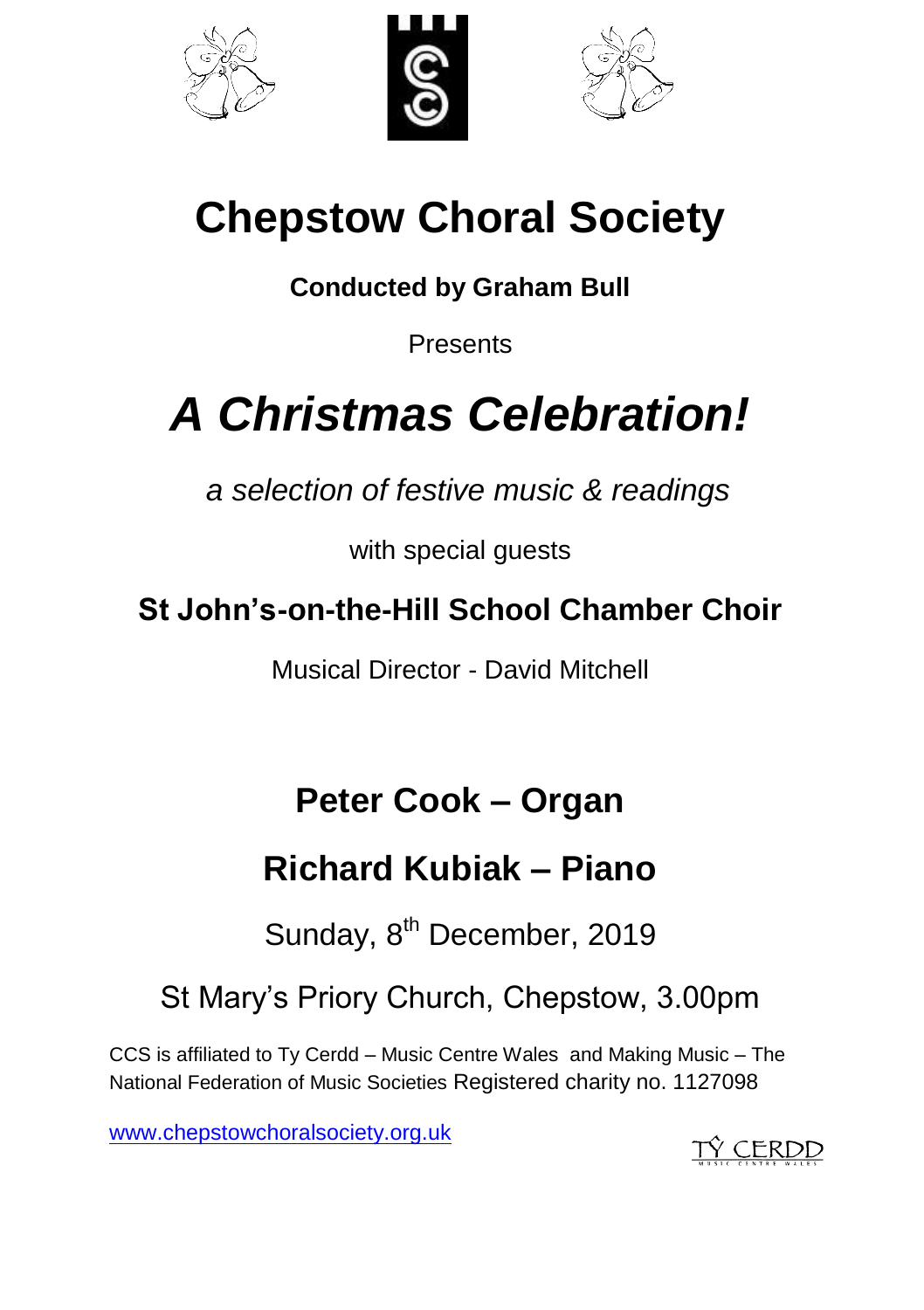### **Welcome to our Christmas Celebration!**

On behalf of Chepstow Choral Society may I warmly welcome you to our Christmas concert of festive music and readings.This beautiful tradition is only kept alive in Chepstow by your generous support. Thank you. It gives me great pleasure to welcome back Peter Cook, our organist and St John's-on-the-Hill School Chamber Choir conducted by David Mitchell. Thank you for joining us in our festive celebrations. Our festive programme this afternoon promises to be a magical Christmas Celebration! Our thanks, as always, go to all at St Mary's. Their support and assistance is greatly appreciated. I also wish to thank our front of house team who work tirelessly to ensure a smooth performance.

May I wish you all a very Merry Christmas and a Happy New Year!

#### **Sue Carter, Chair of Chepstow Choral Society.**

**St John's on-the-Hill Chamber Choir** represents the very best of the vocal talent at the school. Membership of the choir is by invitation only and is made up of students in years 6, 7 and 8 with an age range of 10 to 13. The choir performs regularly at school events and has previously participated in choral festivals, competitions, music tours and recently a performance of The Armed Man at Tewkesbury Abbey. The Director of Music at the school, Mr David Mitchell, works weekly with the students to develop their singing technique and aural ability which is demonstrated for you today. The choir regularly performs in 3 part harmony and sometimes 4 part harmony. We are absolutely delighted to have been invited to perform again at this prestigious event and we hope that this is once again helping to establish a strong relationship between the young people of St John's and Chepstow Choral Society.

### **Forthcoming concerts by Chepstow Choral Society**

Saturday 4<sup>th</sup> April 2020, 7.30pm at St Mary's Church, Chepstow *Inc. Will Todd – Mass in Blue, W Lloyd Webber – Missa Princeps Pacis.*

Wednesday 24<sup>th</sup> June 2020, 7.00pm at the Arts Hall, Chepstow School *Our popular Summer concert including light refreshments.*

#### *We would kindly ask that you switch off all electronic devices during the concert, including cameras, and mobile phones. Thank you.*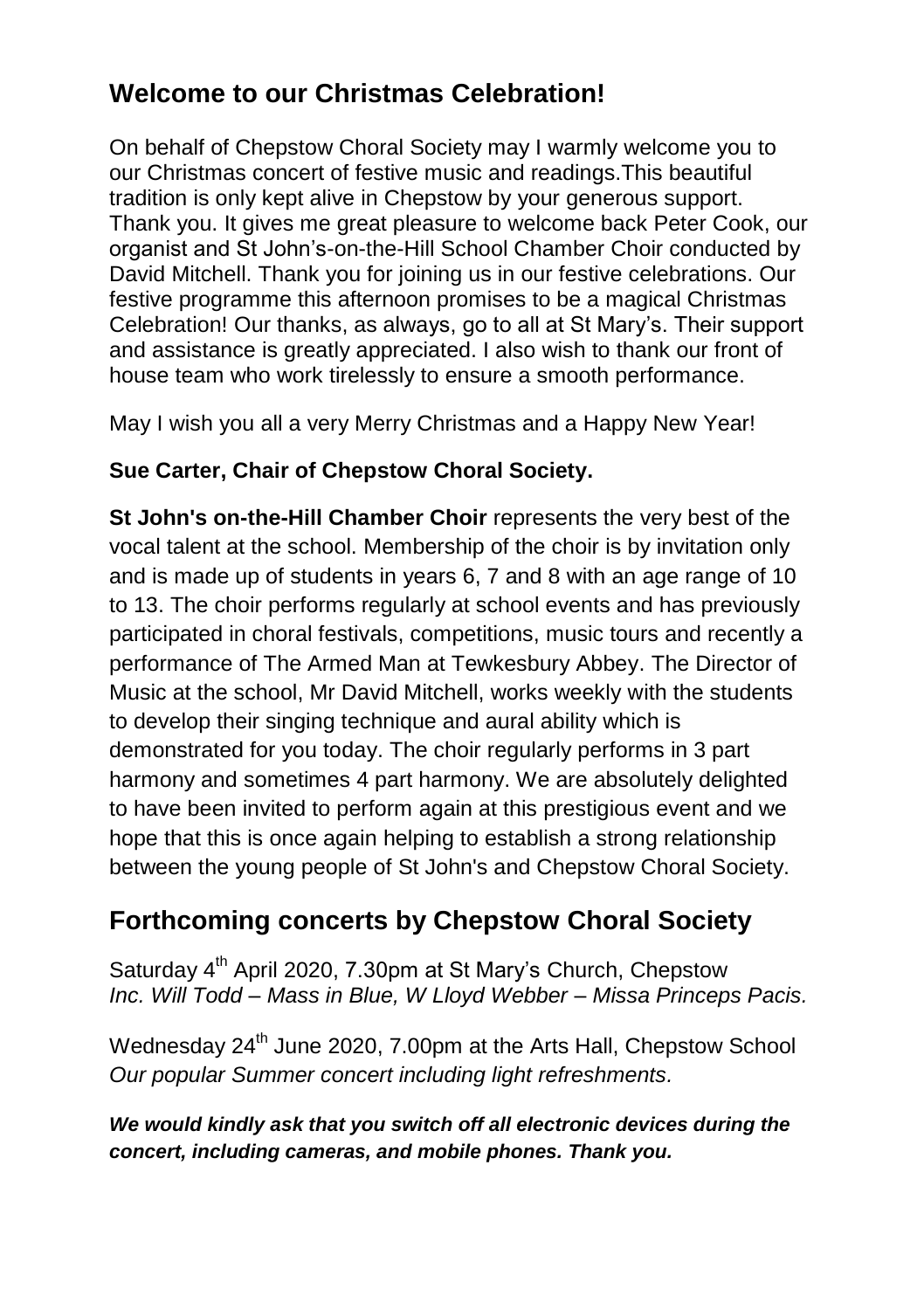### **Programme**

| Choir           | Past Three O'Clock                    | Trad arr Wood    |
|-----------------|---------------------------------------|------------------|
| Choir           | Rejoice and Be Merry                  | Trad arr Jacques |
| Cong            | O Come All Ye Faithful                |                  |
| Reading 1       | The Angel visits Mary                 |                  |
| Choir           | Adam Lay y Bounden                    | B Ord            |
| Choir           | I Sing of a Maiden                    | P Hadley         |
| Choir           | Virge Jesse                           | A Bruckner       |
| Reading 2       | Handel's Messiah                      | A Titchmarsh     |
| Choir           | And the Glory of the Lord             | G Handel         |
| Choir           | O Thou That Tellest Good Tidings      | G Handel         |
| Choir           | Ding Dong Merrily On High             | Trad arr Wood    |
| Choir           | Joy To The World                      | arr Llewellyn    |
| Cong            | The Holly and the Ivy                 |                  |
| Reading 3       | From A Child's Christmas              | D Thomas         |
|                 | <b>St John's School Chamber Choir</b> |                  |
| In Dulci Jubilo |                                       | Trad             |
| Pat-a-Pan       |                                       | La Monnoye       |
|                 | Go Tell It On The Mountain            | Donald Moore     |
|                 | Arrangements by D Mitchell            |                  |
| Cong            | <b>O Little Town Of Bethlehem</b>     |                  |
| Reading 4       | The Birth of Christ                   |                  |
| Choir           | For Unto Us A Child Is Born           | G Handel         |
| Choir           | Torches                               | J Joubert        |
| Choir           | <b>Sussex Carol</b>                   | D Willcocks      |
| Cong            | Unto Us Is Born a Son                 |                  |
| Reading 5       | The Visit of the Shepherds            |                  |
| Choir           | Glory to God                          | G Handel         |
| Choir           | O Men From the Fields                 | A Cooke          |
| Choir           | Shepherds' Farewell                   | H Berlioz        |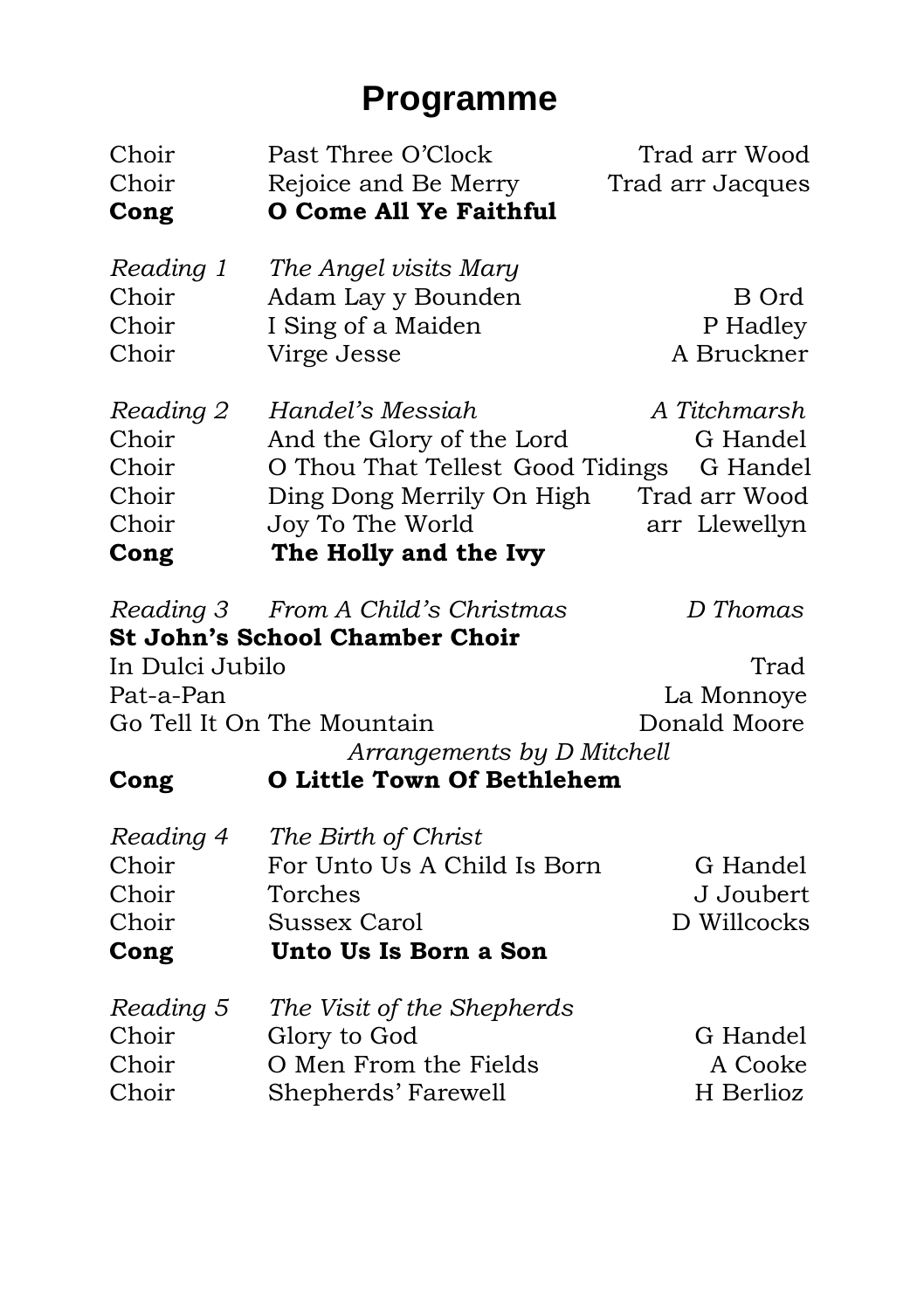| Reading 6 | From A Christmas Carol        | C Dickens      |  |
|-----------|-------------------------------|----------------|--|
| Choir     | Gloucestershire Wassail       | arr V Williams |  |
| Choir     | Sir Christemas                | R Kubiak       |  |
| Cong      | <b>Good King Wenceslas</b>    |                |  |
| Choir     | Hallelujah!                   | G Handel       |  |
| Cong      | Hark the Herald Angels Sing   |                |  |
| Choir     | We Wish You a Merry Christmas | A Warrell      |  |

\*\*\*\*\*\*\*\*\*\*\*\*\*\*\*\*\*\*\*\*\*\*\*\*\*\*\*\*\*\*\*\*\*\*\*\*\*\*\*\*\*\*\*\*\*

#### **O Come All Ye Faithful**

1. O Come, all ye faithful, Joyful and triumphant, O come ye, O come ye to Bethlehem; Come and behold him Born the King of Angels: *O come, let us adore him, O come, let us adore him, O come, let us adore him, Christ the Lord.*

3. See how the shepherds, Summoned to his cradle, Leaving their flocks, draw nigh with lowly fear; We too will thither Bend our joyful footsteps: *O come, let us adore him etc*

2. God of God, Light of light, Lo! He abhors not the Virgin's womb; Very God, Begotten not created: *O come, let us adore him, O come, let us adore him, O come, let us adore him, Christ the Lord.*

4. Sing, choirs of angels, Sing in exultation, Sing, all ye citizens of heav'n above; Glory to God In the highest: *O come, let us adore him etc*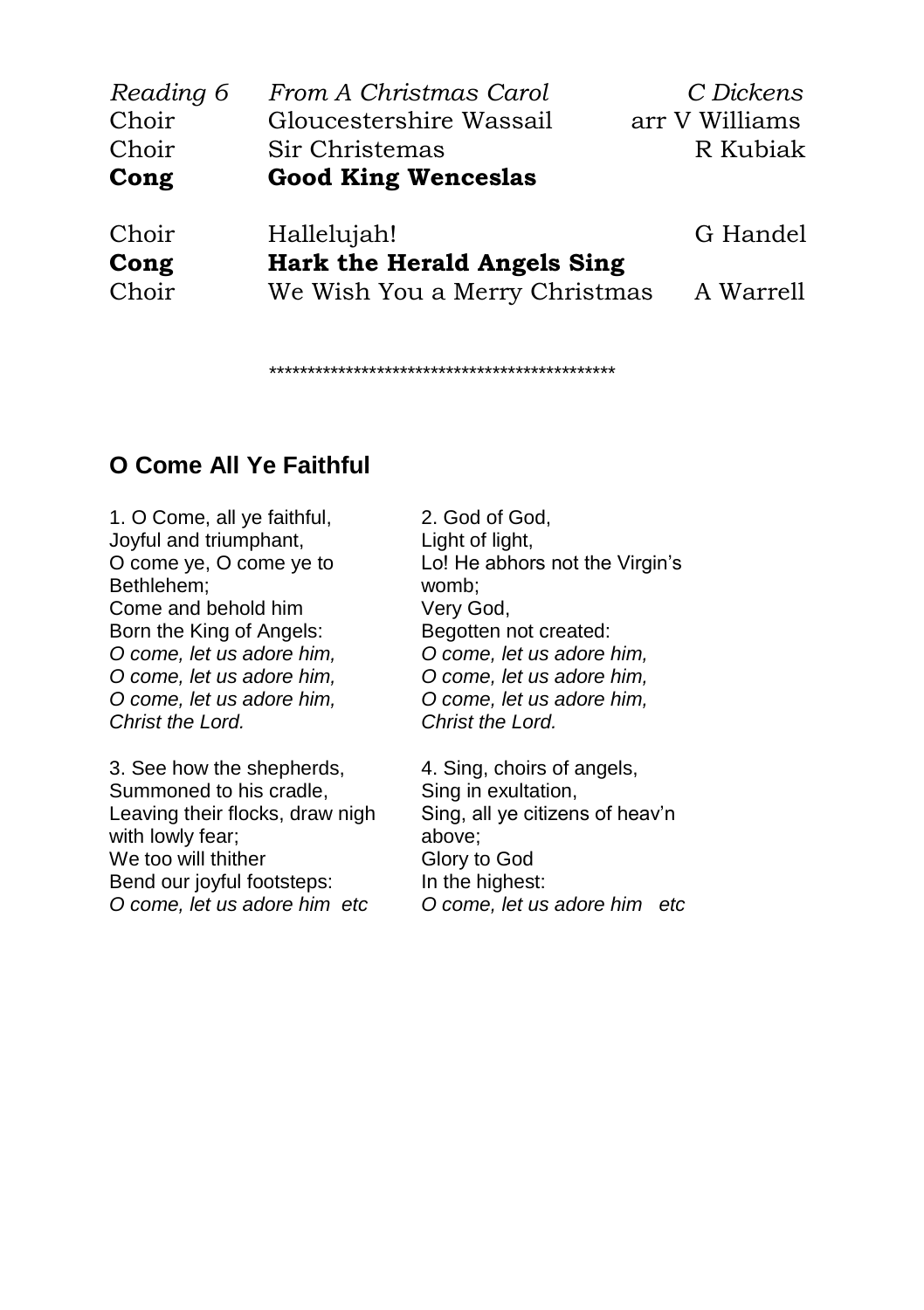#### **The Holly & The Ivy**

1. The Holly & the Ivy, When they are both full grown. Of all the trees that are in the wood

The Holly bears the crown *Refrain*:

*O the rising of the sun And the running of the deer, The playing of the merry organ, Sweet singing in the choir***.**

3. The Holly bears a berry As red as any blood, And Mary bore sweet Jesus Christ For to do poor sinners good *O the rising of the sun....*

5. The Holly bears a bark As bitter as any gall, And Mary bore sweet Jesus Christ For to redeem us all *O the rising of the sun....*

#### **O Little Town of Bethlehem**

1. O little town of Bethlehem, How still we see thee lie! Above thy deep and dreamless sleep The silent stars go by. Yet in thy dark streets shineth The everlasting light; The hopes and fears of all the years are met in thee tonight

**3.** How silently, how silently, The wondrous gift is giv'n! So God imparts to human hearts The blessings of His heav'n. No ear may hear His coming; But in this world of sin, Where meek souls will receive Him, still The dear Christ enters in.

2. The Holly bears a blossom As white as the lily flower, And Mary bore sweet Jesus Christ To be our sweet Saviour *Refrain*: *O the rising of the sun And the running of the deer, The playing of the merry organ,*

*Sweet singing in the choir.*

4.The Holly bears a prickle As sharp as any thorn, And Mary bore sweet Jesus Christ On Christmas Day in the morn *O the rising of the sun....*

2. O morning stars, together Proclaim the holy birth, And praises sing to God the King, And peace to men on earth; For Christ is born of Mary; And gathered all above, While mortals sleep, the angels keep Their watch of wond'ring love

4. O holy Child of Bethlehem, Descend to us we pray; Cast out our sin, and enter in, Be born in us today. We hear the Christmas angels The great glad tidings tell: O come to us, abide with us, Our Lord Emmanuel.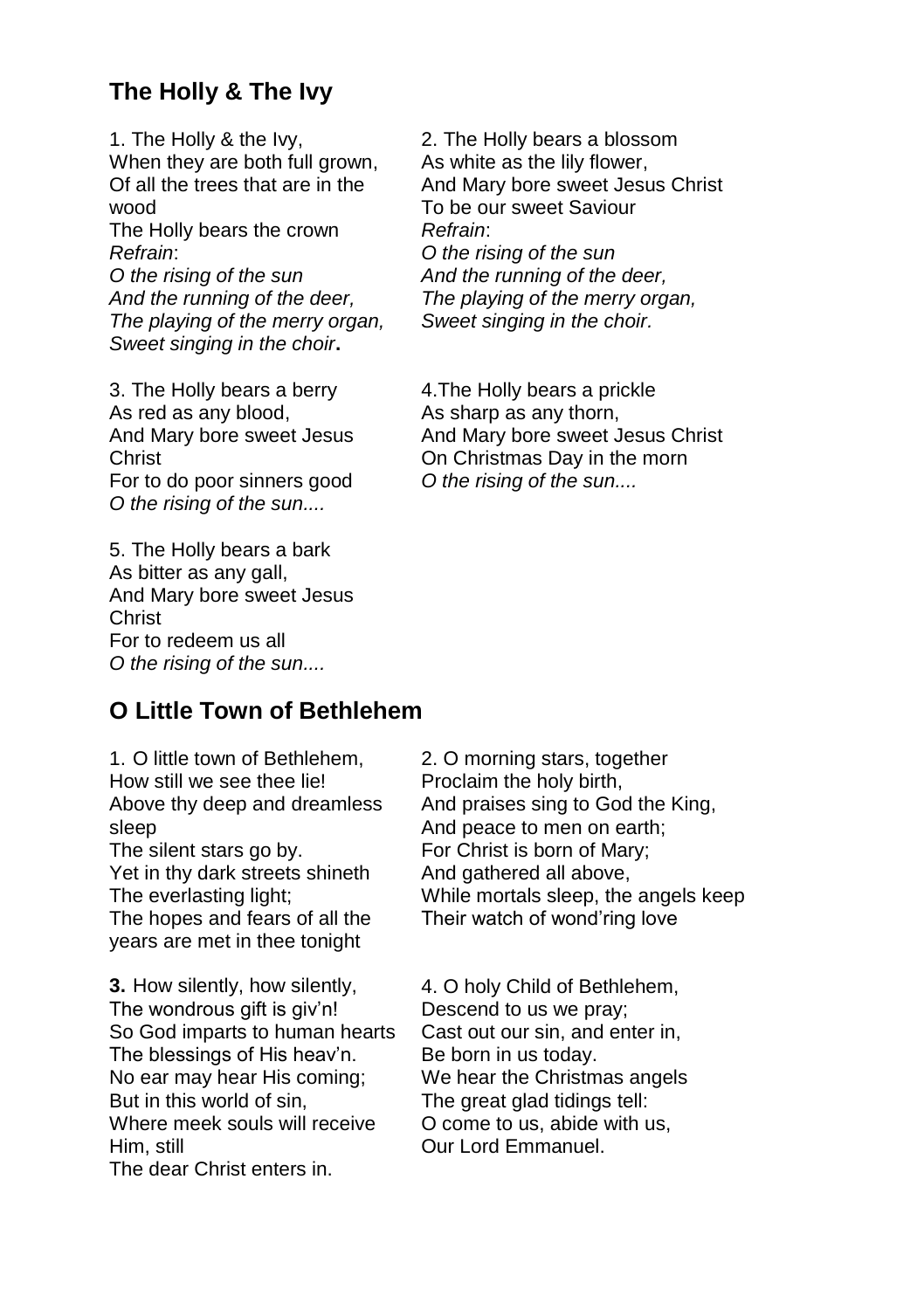#### **Unto Us Is Born a Son**

1. Unto us is born a son, King of quires supernal; See on earth his life begun, Of Lords the Lord eternal, Of Lords the Lord eternal.

3. **(Men)**This did Herod sore affray, And grievously bewilder; So he gave the word to slay, And slew the little childer And slew the little childer.

5**. (All)** O and A and A and O, *Cum cantibus in choro;* Let our merry organ go, *Benedicamus Domino, benedicamus Domino.*

#### **Good King Wenceslas**

1. Good King Wenceslas look'd out On the Feast of Stephen, When the snow lay round about, Deep and crisp and even; Brightly shone the moon that night, Though the frost was cruel, When a poor man came in sight, Gath'ring winter fuel.

3**. (Men)** 'Bring me flesh, and bring me wine,

Bring me pine logs hither; Thou and I will see him dine, When we bear them thither'. **(All)** Page and monarch forth they went, Forth they went together; Through the rude wind's wild lament

And the bitter weather.

5. In his master's steps he trod, Where the snow lay dinted; Heat was in the very sod Which the Saint had printed. Therefore, Christian men, be sure, Wealth or rank possessing, Ye who now will bless the poor, Shall yourselves find blessing.

2. Christ from Heav'n descending low, Comes on earth a stranger; Ox and ass their owner know, Be cradled in the manger, Be cradled in the manger.

4. **(Ladies)** Of his love and mercy mild, This is the Christmas story; And O that Mary's gentle child, Might lead us up to glory, Might lead us up to glory.

> 2. **(Men)** 'Hither, page, and stand by me, If thou know'st it, telling, Yonder peasant, who is he? Where and what his dwelling?' **(Ladies)** 'Sire, he lives a good league hence,

Underneath the mountain, Right against the forest fence, By Saint Agnes' fountain'.

4. **(Ladies)** 'Sire the night is darker now, And the wind blows stronger; Fails my heart, I know not how; I can go no longer.' **(Men)** Mark my footsteps, good my page; Tread thou in them boldly: Thou shalt find the winter's rage Freeze thy blood less coldly'.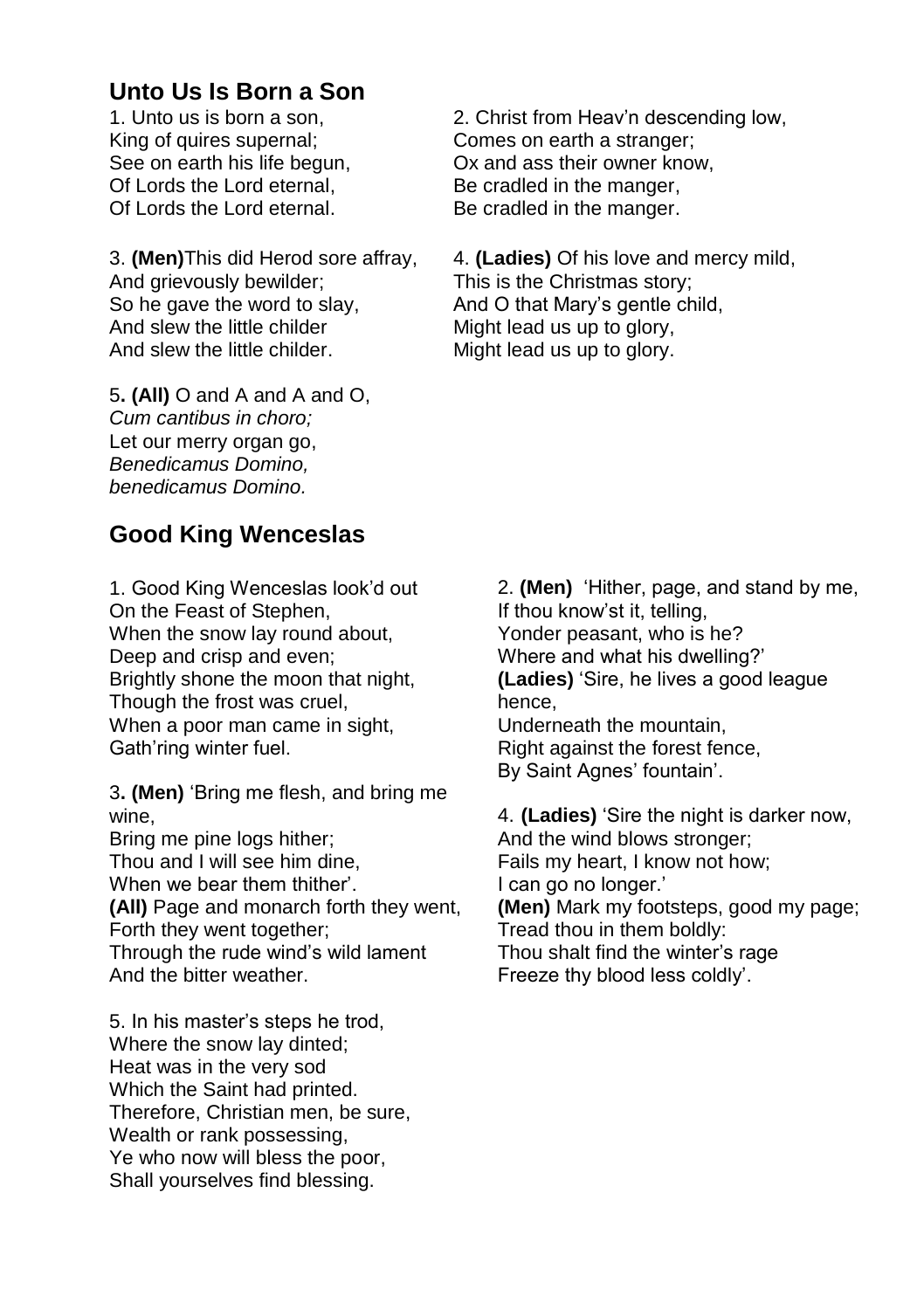#### **Hark ! The Herald Angels Sing**

1. Hark! The Herald angels sing Glory to the new-born King; Peace on earth and mercy mild, God and sinners reconciled: Joyful all ye nations rise, Join the triumph of the skies, With th'angelic host proclaim, Christ is born in Bethlehem. *Hark! The herald angels sing Glory to the new-born King!*

3. Hail the heav'n-born Prince of Peace! Hail the Son of Righteousness! Light and life to all he brings, Risen with healing in his wings; Mild he lays his glory by, Born that man no more may die, Born to raise the sons of earth, Born to give them second birth. *Hark! The herald angels sing Glory to the new-born king!*

2. Christ, by highest heav'n adored, Christ, the everlasting Lord, Late in time behold him come Offspring of a virgin's womb; Veiled in flesh the Godhead see, Hail th'incarnate Deity! Pleased as man with man to dwell, Jesus, our Emmanuel. *Hark! The herald angels sing Glory to the new-born King!*

CCS welcomes new members! Choral singing lifts the spirits and gives a sense of collective pleasure, and everyone in CCS is a member because they love singing – and we welcome new singers in all voice sections. We do not have a formal audition policy and prospective members should contact Marjorie Duerden (tel. 01291 623310) or through the website link www.chepstowchoralsociety.org.uk . No-one is excluded on grounds of lack of previous choral experience, ability to play instruments, etc, - just come and enjoy singing!